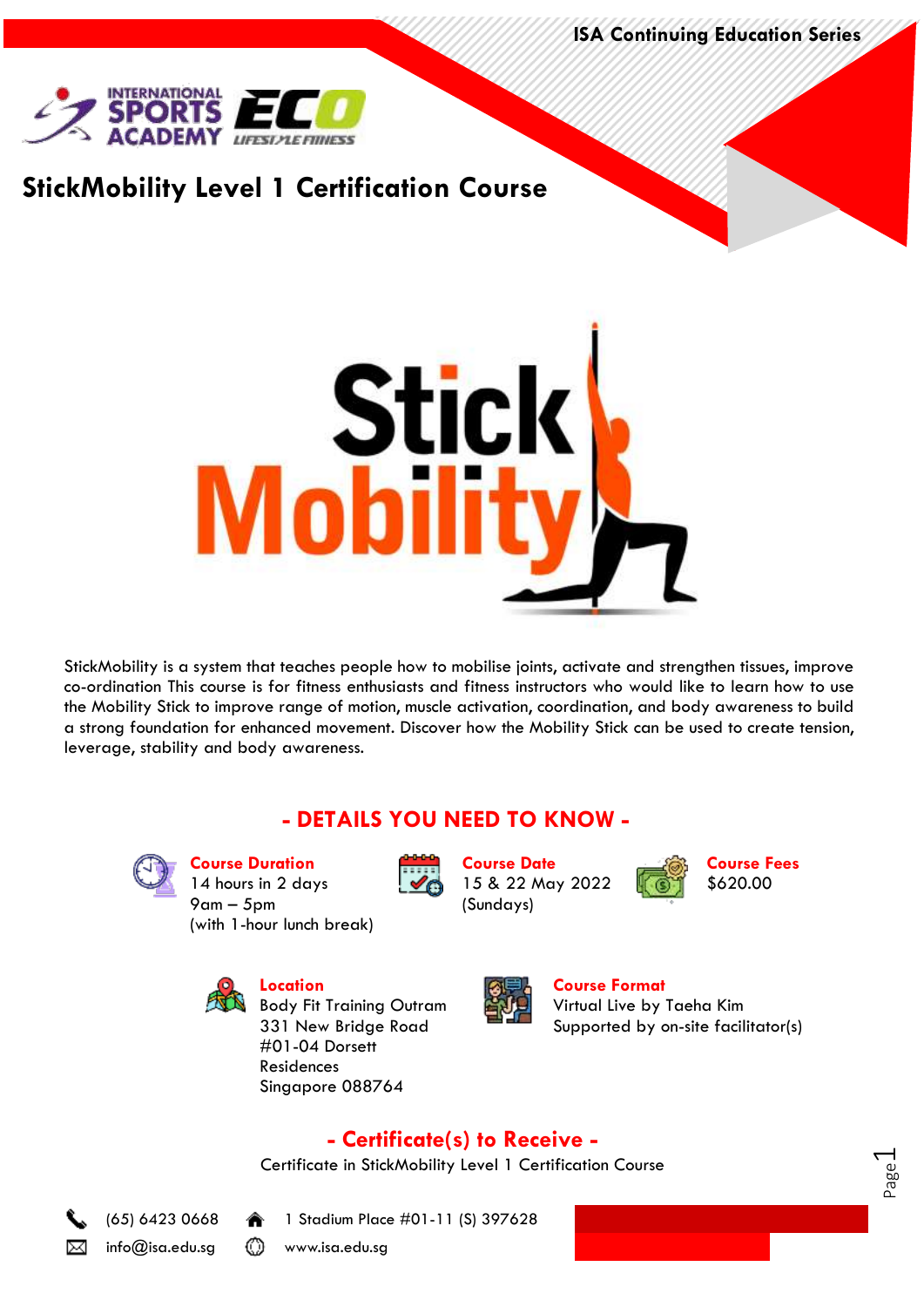**ISA Continuing Education Series**



# **StickMobility Level 1 Certification Course**





**- CECs Awarded -**







### **- \*SPECIAL PACKAGE\* -**

Top up to receive a 3 Stick Bundle and manual:

\$328.00 - 3 Stick Bundle: 2 x 6 foot, 1 x 4 foot and manual \$378.00 - 3 Stick Bundle: 2 x 7 foot, 1 x 5 foot and manual

\*do note that funding is not applicable for equipment

### **- Grant Available (T&Cs apply) -**



Up to \$620.00 for Singaporeans 25 years old and above with minimum 75% attendance rate

50% of unfunded course fees (before GST) for NTUC members with minimum 75% attendance rate, capped at \$250.00/year for members below 40 years old, and \$500.00/year for members 40 years and above



\$210.00 for Singaporeans or Permanent Residents with 75% attendance rate

> Page  $\mathcal{\sim}$

#### **- WHO IS THIS COURSE FOR? -**

Fitness enthusiasts and/or personal trainers who want to:

- Move better by optimizing your mobility, stability and strength
- Learn how to incorporate the Mobility Stick as a functional training tool
- Add this modality into their tool box

### **- HOW TO REGISTER IN 5 EASY STEPS -**

- Step 1 Access the registration form at www.isa.edu.sg/stickmobility
- Step 2 Fill up the form and complete it before the registration deadline
- Step 3 You will receive the invoice with payment details in 2-3 working days
- Step 4 Make full payment to confirm your slot
- Step 5 Wait for course materials (if any) to be sent to you on the first day of the course

### **REGISTRATION ENDS ON 10 MAY 2022, 1800 HRS**

(65) 6423 0668 1 Stadium Place #01-11 (S) 397628

⊠

info@isa.edu.sg (1) www.isa.edu.sg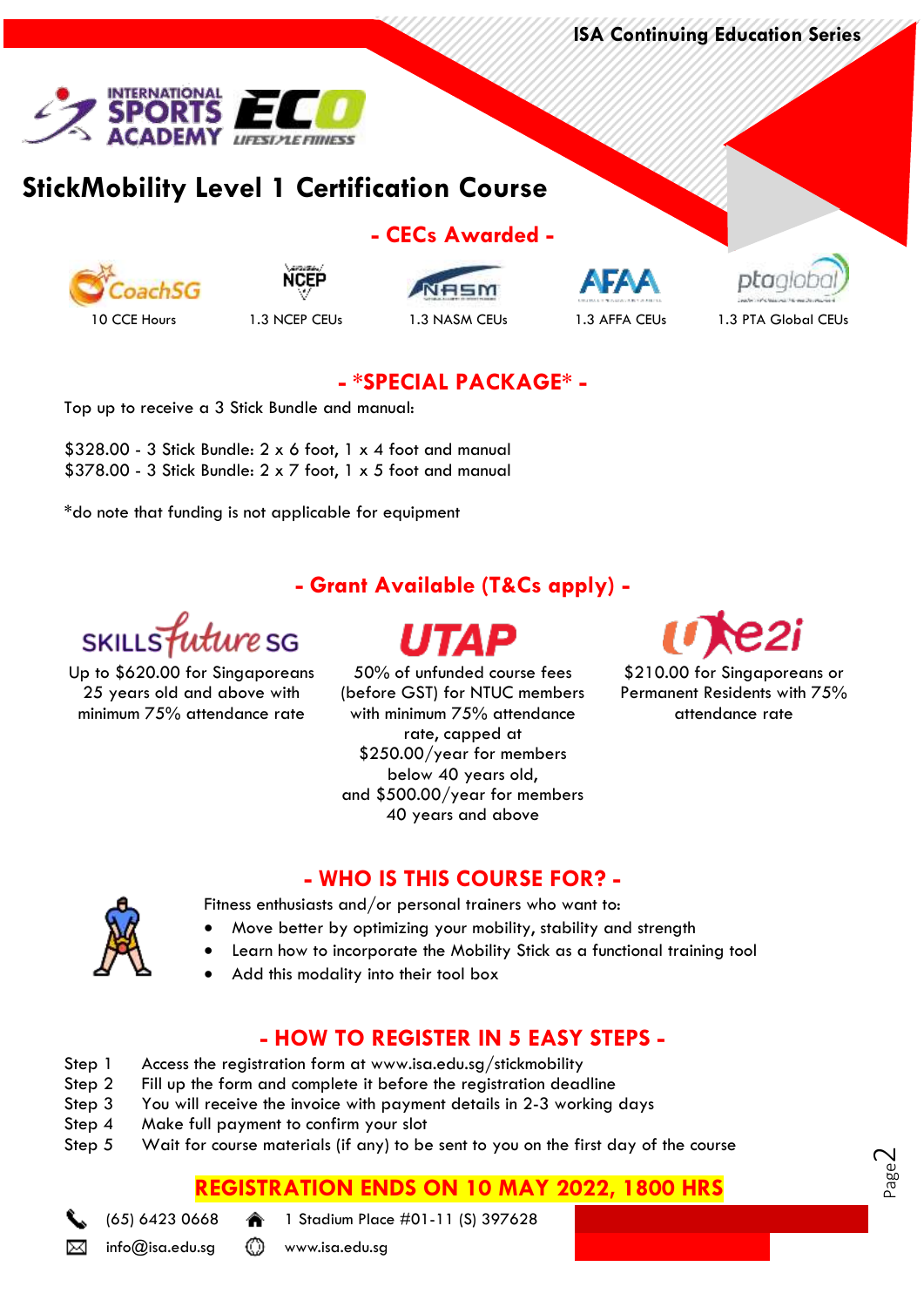**ISA Continuing Education Series**



# **StickMobility Level 1 Certification Course**

### **- COURSE SYLLABUS AND SCHEDULE -**

- 1. Learn and understand the philosophy behind Stick Mobility
- 2. Meet the Stick Mobility modality
- 3. Understand the unique benefits of Stick Mobility
- 4. Practice a wide range of movements and stretches to understand the full benefits of the Mobility **Stick**
- 5. Discover how to incorporate Stick Mobility in a training program

### **- Master Trainer -**

#### **Taeha Kim**

Taeha's first endeavor as a fitness professional began in 2007 at World Gym. He began to be interested in functional training two to three years after he started his career. He has trained more than 500 students on kettlebells and other functional training since 2013, as well as continued personal training for ordinary clients. Taeha was qualified as a Stick Mobility Master Trainer in 2017, and has been training in Seoul, Busan & Hong Kong since then.

- Stick Mobility Master Trainer
- Strong First Kettlebell Instructor Level2
- KETACADEMY Kettlebell Sport Coach
- Animal Flow Instructor Level2
- FMS Certified Specialist
- NASM Golf Training Specialist
- KACEP Certified Personal Trainer
- Masters of Clinical Exercise, Dankook university
- Bachelors of Sports Medicine, Kyeonghee university



Page ന



(65) 6423 0668 1 Stadium Place #01-11 (S) 397628